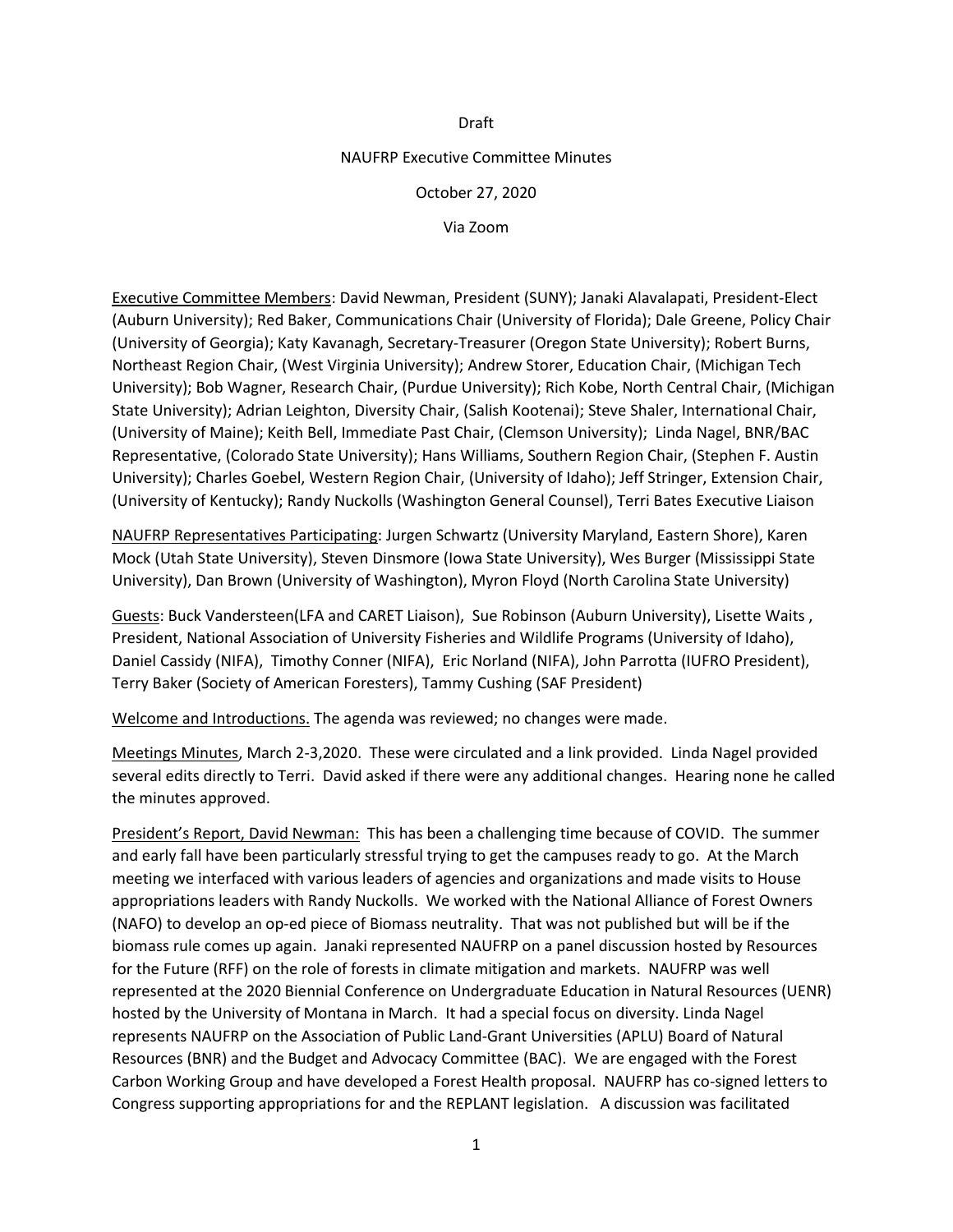through the NAUFRP listserve about how member institutions were handling education, research and extension activities during COVID. We were represented at the IUFRO meeting in Brazil. A final template for the McIntire-Stennis impact statements has been posted and will be discussed later in this meeting. Not surprisingly, many activities were curtailed but this challenging time also points to the need for NAUFRP as an organization and group to share ideas.

Treasurer's Report, Katy Kavanagh: Katy reviewed the close out of the 2019 budget. Income exceeded expenses by \$3,800. Expenses were consistent with previous year. Not all schools are adding the administration fee for credit card dues payments; please try to oversee that. Over \$118,000 was carried forward to 2020. Katy projected a \$20,000 surplus om 2020 because we are not going to have any additional travel or meeting expenses. Dues for 2020 are on tract with what was budgeted. It was noted that NAUFRP purchased a new computer for Terri. Katy wants to discuss how to budget in 2021 in these uncertain times. We have built one based on 2020 for now. NAUFRP is also accumulating a large balance and Katy asked if we should we do something about it. After discussion there was a consensus to carry approximately a year's budget as back up. When we come out of the pandemic there may be opportunities to support certain things that will benefit the membership. David noted that in March we discussed possibly investing in CDs and asked if this was done. It was not because the Executive Committee thought more liquidity was needed. David noted that NAUFRP now has a monthly Zoom subscription that can be used for NAUFRP functions. The webpage budget was discussed. This was amended in March for two purposes: build out the webpage for the McStennis Communications piece and rebuild a reviewer data base. Work has been completed on the former but not yet billed. Katy wants to be sure to carry over some of this budget (@\$750) into next year for the latter project. Janaki asked Bob Wagner if there will be any expenses for NAUFRP related to the R&D Capacity Summit. Bob believes it is all covered by the AFRI grant and the Endowment unless there is a specific request from NAUFRP for something not covered in the grant. Katy made a motion, seconded by Dale Greene, to give Terri a three percent COL increase. Discussion was called for; there was none. David asked for a show of hands and the motion passed. There was consensus to keep the 2021 budget has it is proposed. David said a motion is not needed but called for approval by show of hands. The proposed 2021 budget passed. He acknowledged NAUFRP's appreciation for Katy's work as Treasurer and on the revised By-Laws. She will be stepping into the President-elect's position next year.

Washington Report, Randy Nuckolls: Randy noted the election is just a week away and that the new Supreme Court Justice is being sworn in today. Currently the government is operating under a Continuing Resolution (CR) through December. The House has approved all appropriations bills and in the Agriculture Appropriations bill specifically, McStennis would be increased by \$2 million (from \$36 to \$38 million) and the NIFA competitive grants program increased by \$10 million (from \$425 million to \$435). Other programs like Hatch, Smith Lever, RREA remain at current levels. In the House Interior Appropriations bill the coop research units would receive a \$1 million increase (from \$24 to \$25 million). We will have to wait and see what the mood and will of Congress will be after the election as to whether they will extend the CR, pass individual appropriations bills or group them into omnibus bills. Also waiting to see if Congress and the White House can come to agreement to pass another COVID relief bill. Randy discussed the House and Senate races. Myron Floyd asked about a recent Executive Order (EO) pertaining to race and sexism and if APLU had a statement on it. Randy says APLU has released a statement opposing it. This EO has raised a lot of concerns in a lot of places including the land-grant community. Randy assumes if Biden is elected this would be repealed early on. David Newman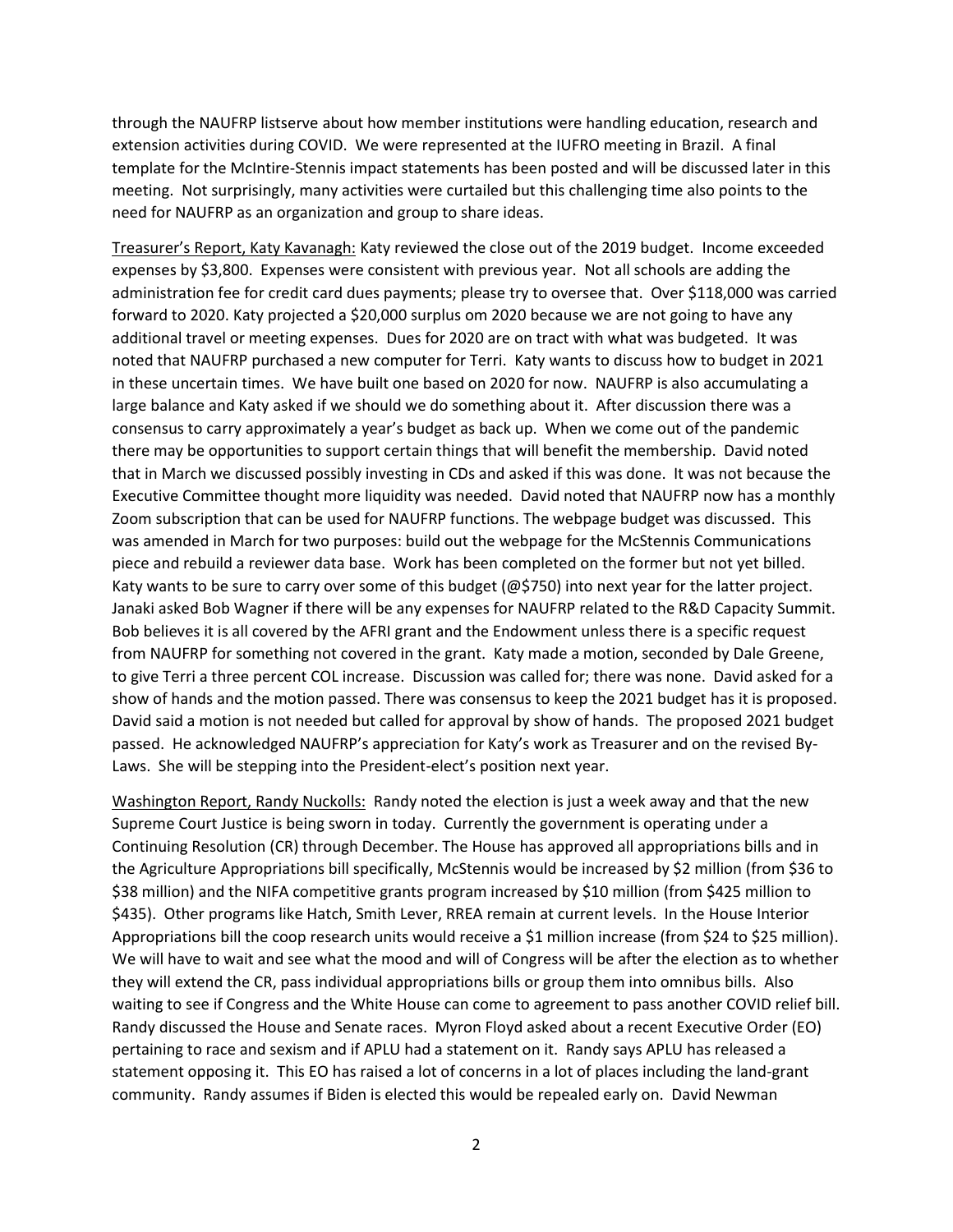expressed concerned with another EO pertaining to Schedule F appointments and the Civil Service and feels NAUFRP might want to step forward on this. Randy is looking at this; it has been roundly condemned by leaders in Congress responsible for the civil service system and federal bureaucracy. He believes it would not take effect if Biden is elected and if Trump is re-elected it might be significantly modified. The use of EOs has greatly accelerated since President George Bush's tenure. Randy said political appointees are Schedule C's and have no protection to stay in government beyond the administration that appointed them. He thinks there is general agreement that there should be flexibility to take some action against under performing employees but there needs to be a process. The fundamental issue is whether you can remove people because they have a different political view. David and Randy will discuss this further.

Communications Report, Red Baker: A new 'Research' section has been added to the NAUFRP webpage for the purpose of posting the McStennis one-page impact statements. These were viewed online. There are individual project impacts and university wide statements. In doing this, we have created the opportunity to work and communicate to our partners and stakeholders in telling the successes of the McStennis program and how important it is to each of our institutions and the forest research enterprise. Red showed where the templates are found at the bottom of the page [http://naufrp.](http://naufrp/)org These are in the Adobe InDesign program. He noted the example of University of Florida's McStennis funding being handled by the Research Dean's office so not all McStennis projects are in his school. He has reached out to that Dean to get him to throw some energy behind this effort and to create an institution level one-pager for all of University of Florida. Red also pointed out what Bob Wagner has done at Purdue University where he has created a McStennis webpage featuring the program and projects using the template which ensures consistency with our 'branding'. See [McIntireStennis](https://ag.purdue.edu/fnr/Pages/McIntireStennis.aspx)  [\(purdue.edu\)](https://ag.purdue.edu/fnr/Pages/McIntireStennis.aspx) Red had planned pulling the committee together pre-Covid and still hopes to get it convened. He would like to explore adding brief videos to the webpage similar to what Oregon State has previously created.

Diversity Report, Adrian Leighton: Adrian and David welcomed Lisette Waits to the meeting. She is the President of the National Association of University Fish and Wildlife Programs (NAUFWP) and a faculty member at the University of Idaho. NAUFWP has been working on developing a diversity and inclusion statement and a survey and would like to discuss NAUFRP's interest in partnering with them on this. Randy noted he works for both associations and NAUFWP has done a lot of work the last two years with strategic planning and organizing their committees. Nancy Matthews, Dean at the University of Vermont, chairs their Diversity Committee. Drafting on the statement and survey is underway; Adrian would like to participate in this effort. The NAUFRP Diversity Committee discussed developing a statement back in July during the social unrest period but did not reach a conclusion based in part because APLU and SAF had done this. Adrian believes the time is right to take a hard look and craft a statement. Lisette provided a link to their Diversity webpage (www.naufwp.org) where materials aimed at students including the APLU Statement and a rubric Nancy Matthews uses at UVT to evaluate how students are understanding diversity and inclusion topics. Adrian would like to distribute the draft statement and survey for feedback from the Executive Committee. And he would also like to see some additional questions about how we use grants such as multi-cultural scholars and others to enhance diversity. David Newman agrees and urged Adrian to work with Terri to get something out and would be happy to have a follow-up conversation with him on this.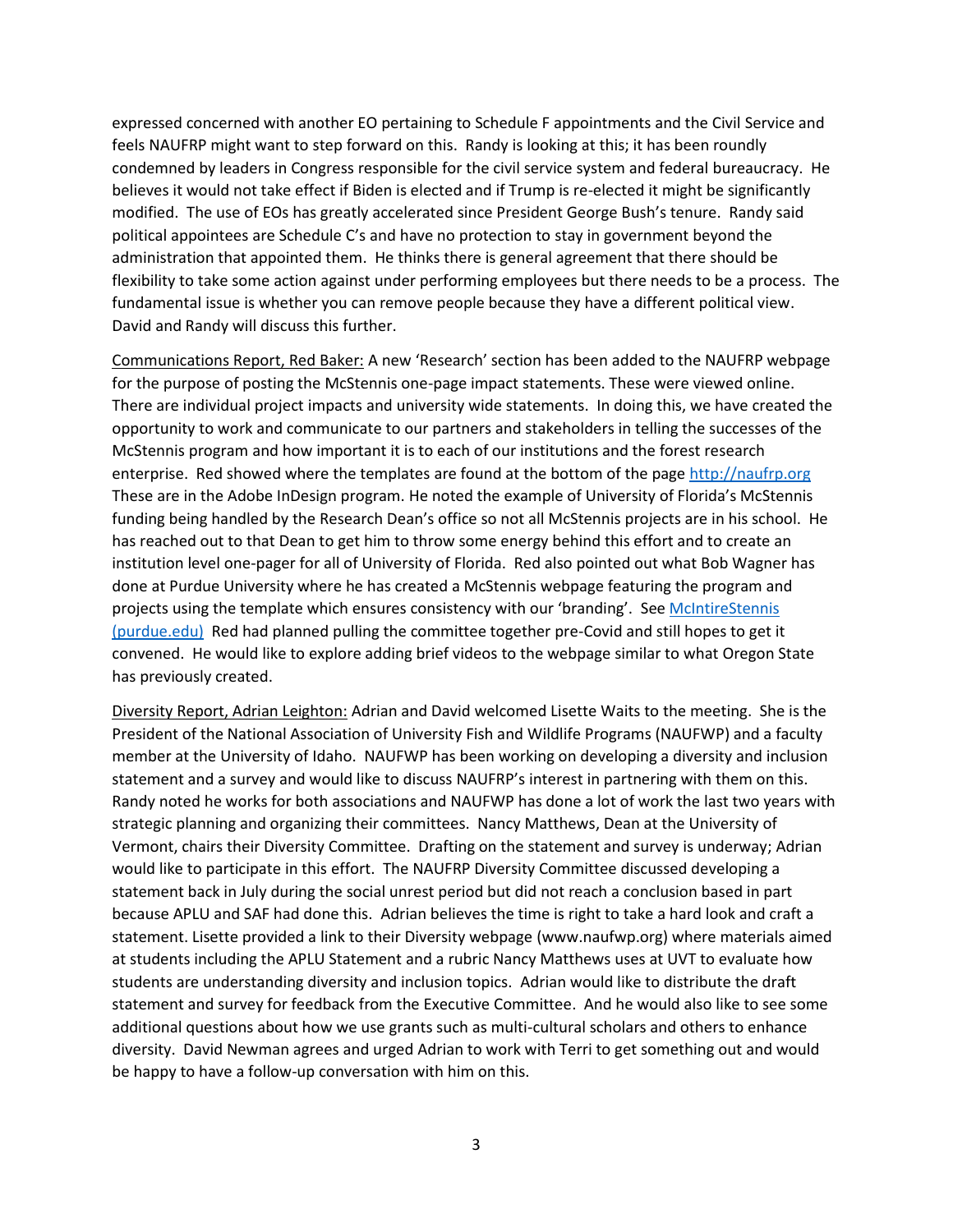Research Report, Bob Wagner: (PowerPoint posted on NAUFRP webpage) The Research Committee has been focusing on two things: 1) the U.S. Forest and Forest Products Research & Development Capacity Summit and Trends in Forest Research Expertise. A grant proposal for \$37,000 was submitted to AFRI for a conference last November. The leads are Bob, Red and Michael Goergen (US Endowment for Forestry and Communities). The goal is to seek better ways for federal, state, private organizations and universities to cooperatively identify, coordinate and advocate for US forests and forest products research and capacity funding. We all currently argue for these in our own separate 'silos' and it is not effective. The grant funding was approved in June: they have one year to complete the objectives. Keith Gilless volunteered to help as he stepped away from Berkeley and has joined the team. With the advent of COVID they had to rethink their plan. They took a great idea away from the March Executive Committee and shifted their approach and now plan to pre-survey individual stakeholders. The Summit is going to be a series of focus groups with stakeholders. These have been identified including university leaders and questions are being developed with a script for each group around forests and forest products research. It became clear they needed a professional facilitator/social scientist and after a search advertised through the NAUFRP listserve they hired Emily Huff of Michigan State University and have been meeting with her almost weekly. They have a complete script of questions and are about to hold their first focus group with the State Foresters. This will be done with other stakeholders in late fall and winter. They plan to have a preliminary report for the March 2021 Executive Committee and a final written report. They will be coming back to the Executive Committee for advice and to discuss next steps. The second effort they are working on is more internally based at Purdue. "Trends in Forest Research Expertise Over Four Decades" reflects Bob's personal interest in how forestry research expertise is changing over time. They started looking at PhD dissertations and identified over 11,000 through ProQuest and library venues between 1955 to 2019 but data was more reliable from the 1970's onwards using key words. They have analyzed the dissertations by topic and qualitatively assigned 20 topic areas to four themes: forest management, silviculture/ecology, wildlife, and supporting sciences. Bob has been pleased with the trends and patterns they have been able to tease out. Terri will post to the website; Bob said it is fine to distribute this broadly.

Policy Report, Dale Greene: Dale has been participating in weekly meetings of the Forest Carbon Working Group (FCWG). There are a lot of things being 'teed' up for after the election around this topic. APLU has started discussions around the next Farm Bill. He has slides which will be included in Janaki's presentation tomorrow.

International Report, Steve Shaler: There have been no meetings in the last six months. Everyone has gotten multiple emails from Terry Sharik about the international student survey. John Parotta, President of IUFRO, will be joining a little later.

Extension Report, Jeff Stringer: The Extension Committee focuses on two things. The first is interaction with regional extension groups. Jeff will be involved in meetings of the Northern, Southern and North Central groups in the coming month. Second, is the joint Family Forest Education Award which is jointly sponsored with the National Woodland Owners Association. The annual announcement usually goes out early in the year but by mid-March Jeff thought it best to postpone the nomination process to next year.

Education Report, Andrew Storer: Andrew provided a written report. A report from K-12 outreach workshop at NAUFRP General Assembly (Louisville: October 2019) will available in next few weeks. The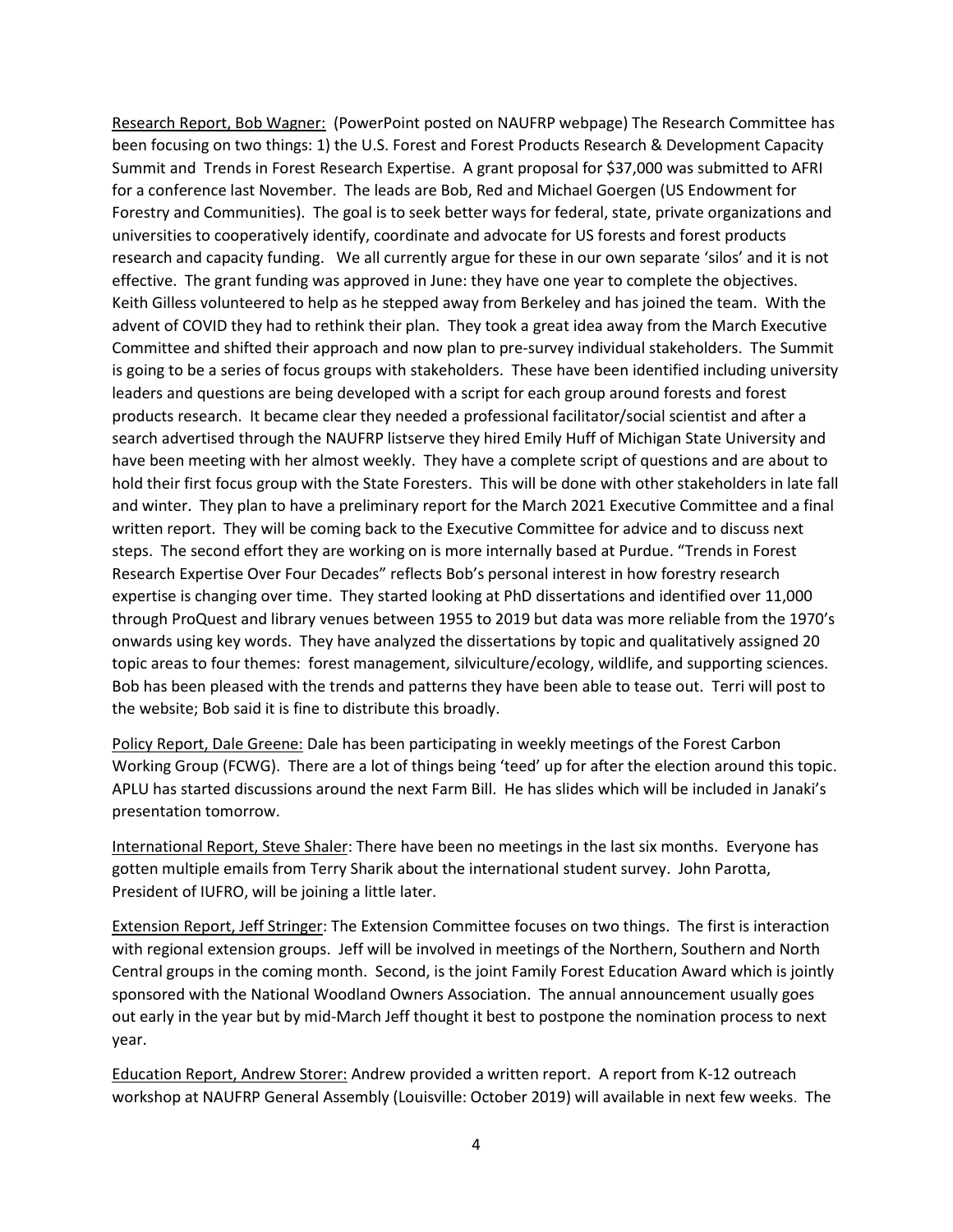Biennial Conference on Undergraduate Education in Natural Resource Education was held at the University of Montana in March. NAUFRP institutions were well represented. At the March Executive Committee meeting there was discussion about revisions to the Society of American Foresters (SAF) accreditation standards and how they were being developed. SAF was requested to include the NAUFRP Education Chair in these discussions. Terry Baker seemed receptive but nothing has happened since then. Andrew plans to bring this up with Carol Redelsheimer later this week. There was also discussion about putting together a forum on COVID impacts. He and Katy held a Zoom meeting but shortly afterwards there was an email exchange begun among the schools about experiences and plans for instruction during the pandemic; 25 institutions participated. This was very useful and much appreciation goes to Charles Goebel (Univ ID) for collating them. If this group feels it would be beneficial to summarize around themes the committee could do that. The US is represented by Terry Sharik, previous NAUFRP education chair, in a global study of forest-related education that includes surveys that span primary, secondary, and tertiary education, and involves teachers and administrators, students, and external organizations. The surveys are part of a project led by the Food and Agriculture Organization of the United Nations (FAO), the International Tropical Timber Organization (ITTO), and the International Union of Forest Research Organizations (IUFRO), in cooperation with regional representatives like me, and funded by the Government of Germany. Terry requested that NAUFRP institutions circulate the survey, and responses were understandably mixed given the number of requests for people's time as they adjusted to the pandemic. Some institutions were willing to circulate the survey, while others suggested delaying it. Responses received prior to the end of October will be included in a report to FAO, but the survey will remain open beyond that date. As of October 30, four institutions have submitted responses while the survey has been circulated at an additional four institutions. An upcoming publication: Sharik TL, AJ Storer, TL Bal, D. Abbas. 2020. Education as a driver of change in U.S. forests and the forest sector. In: Dockry MJ, DN Bengston, LM comps. Drivers of change for U.S. forests and forestry over the next 20 years. Gen. Tech. Rep. NRS-P-197. USDA FS, Northern Research Station. Members of the Education Committee include Gwendolyn D. L. Boyd (Alcorn State University), Keith Gilless, Dean Emeritus and Professor, Rausser College of Natural Resources, UC Berkeley**.** If anyone is interested in joining the committee, please contact [storer@mtu.edu.](mailto:storer@mtu.edu)

Board of Natural Resources (BNR), Linda Nagel: (slides) Linda provided an overview of what is happening at the Association of Public Land-Grant Universities (APLU); she is NAUFRP's representative. NAUFRP holds a seat on the Budget and Advocacy Committee (BAC) which is part of the Board of Agricultural Assembly (BAA) which has 15-16 members. Susan White heads the BNR; Linda and Lisette Waits are alternates. The Commission on Food, Environment Renewable Resources (CFERR) is a collection of five boards. The Executive Committee met yesterday. This group held a webinar in October on Mental Health and Well Being. See [Mental Health and Well-Being: A National Resource Summit for CFERR](https://www.aplu.org/members/commissions/food-environment-and-renewable-resources/cferr-events/CFERR-Mental-Health-Webinar/CFERR%20MH%20Webinar%20Slides.pdf)  [Members and their Stakeholders \(aplu.org\)](https://www.aplu.org/members/commissions/food-environment-and-renewable-resources/cferr-events/CFERR-Mental-Health-Webinar/CFERR%20MH%20Webinar%20Slides.pdf) APLU has reinstated/created the Strategic Realignment Implementation Committee and would like a BNR Representative to serve on it. It is working on unified budget recommendations. APLU's annual meeting will be held virtually Nov. 9-11; Linda plans to attend as much as she can. She showed a slide of what a proposed unified budget might look like. It depicted 17 NIFA budget lines condensed to 6 lines. The first meeting on this was October 14<sup>th</sup>. The proposal would role McStennis into the line of 1862 Research and Extension. Linda offered to serve in the role of BNR representative. Doug Steele from APLU joined the meeting. He thinks McStennis will continue to be a budget priority. The next couple of years of federal budgets are going to be intense and we need compelling reasons for capacity funds. They have continued to hear that it is hard to advocate for 48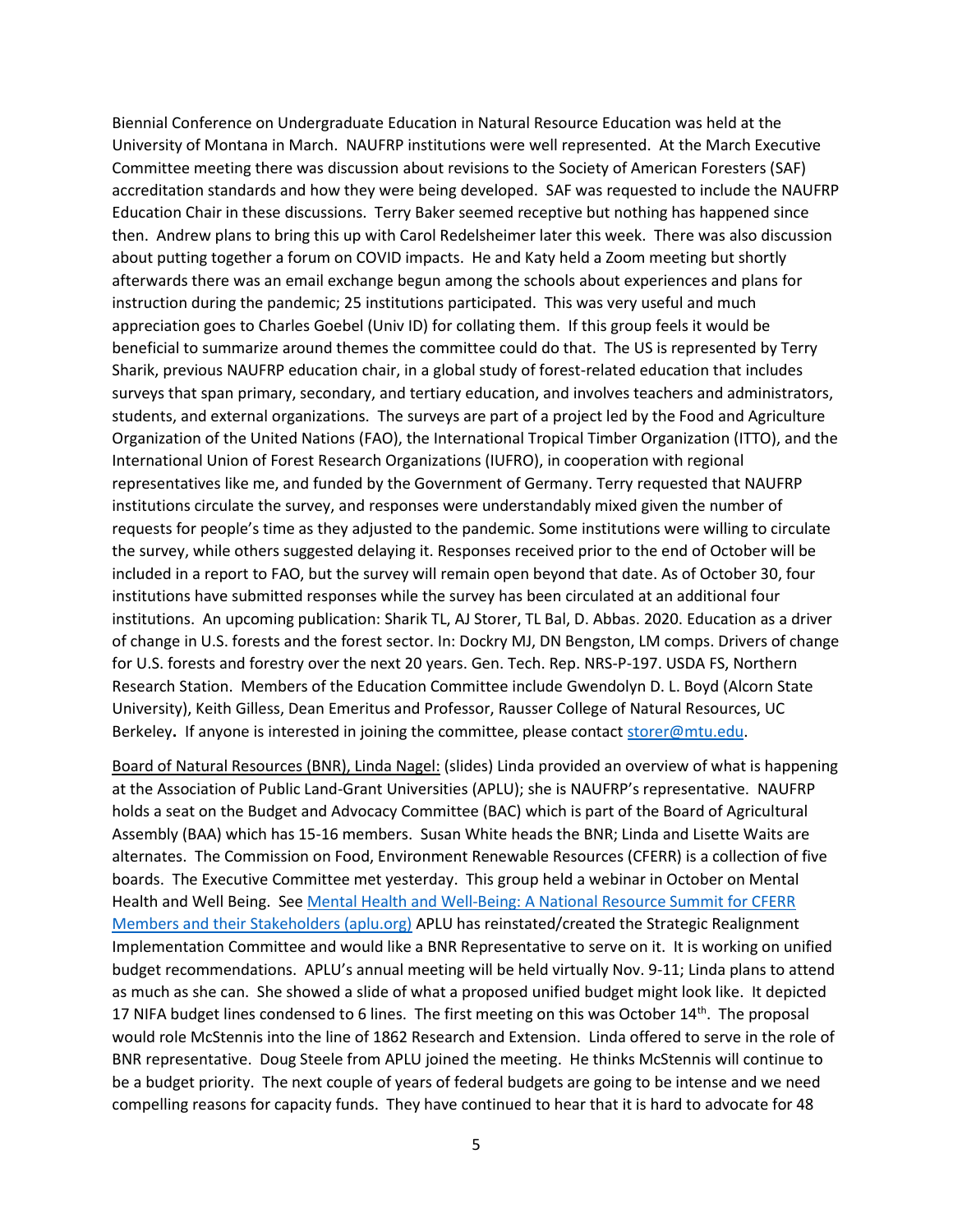budget lines. If this all is collapsed to 6 lines they would use report language to protect all the lines important to us. They are going to be aggressive about McStennis. He wants to better understand the agricultural-forestry dynamic by working with Linda and Randy. He sees some opportunity for RREA; there appears to be a renewed interest in it. Randy noted that NAUFRP has a great working relationship with Doug. We have had some initial discussion but need to have more about this budget stream lining effort. We have concerns about being subsumed into the bigger line with agriculture. Randy is not sure this group will support that. We need to discuss and be very active within APLU on this matter.

# Regional Chairs:

Northeast, Robert Burns: Enrollments are up at the Universities of Maine, Vermont, SUNY. Anthony Davis (formerly at OR State) is the new Dean at the University of New Hampshire. West Virginia has three new faculty hire and grants are up. More information will be in Janaki's presentation tomorrow.

North Central, Rich Kobe: Submitted slides to Janaki. Trying to re-establish good communications and collaboration among the North Central Institutions. Had a couple of Zoom meetings focused on sharing Best Practices for diversity, equity and inclusion, Best Practices in messaging, student recruitment, and dealing with financial challenges.

West, Charles Goebel: The summer meeting scheduled for Corvallis was canceled because of COVID. Plan to meet in person in 2021. Topics of interest: enrollment, especially due to COVID, student expectation in the future considering adaptations made to curriculum delivery in response to COVID.

Hans Williams, Southern Region: The Southern region did not do a whole lot this year because of COVID. All efforts were focused on campus. He hopes to get the region reengaged early in the new year.

Forest Health Initiative: David asked Linda and Doug if there has been any movement on the Forest Health Initiative (FHI) developed by John Hayes and APLU support. Linda believes it has stalled because of COVID. Doug agrees and said we need to see how to move it forward. The Commission of Food, Environment and Renewable Resources is talking about a major initiative on climate. NAUFRP needs to be a big part of that if it moves forward. There is an interest in wildfire prevention and defensible space. Maybe convene the natural resource chairs to see if opportunities are being missed, not just for education outreach but potential funding. Doug will circle back around. David emphasized that we do not want to lose what's been invested in the FHI.

Next Executive Committee date was discussed and determined for March 8-9, 2021 as a virtual meeting.

John Parrotta, President, International Union of Forest Research Organizations (IUFRO President): (PowerPoint posted to webpage) John provided an overview of IUFRO and its current activities with some focus on recent initiatives related to forest education. The network is global in scope for cooperation in forest science and education. There are over 600 member organizations from 127 countries; 50 in the U.S. The IUFRO structure was reviewed; waiting to hear back from NAUFRP on a representative to the International Council (all countries are represented). In the past it has been the USFS but it needs to be sorted out between NAUFRP and the Forest Service R&D Deputy Chief Alex Friend. IUFRO's five research priority themes which guide their work were discussed. Typically they have 70-90 physical meetings annually. With COVID they are seeing the advantages of virtual meetings; this allows for more inclusion. There is a very large initiative on forest landscape restoration. And there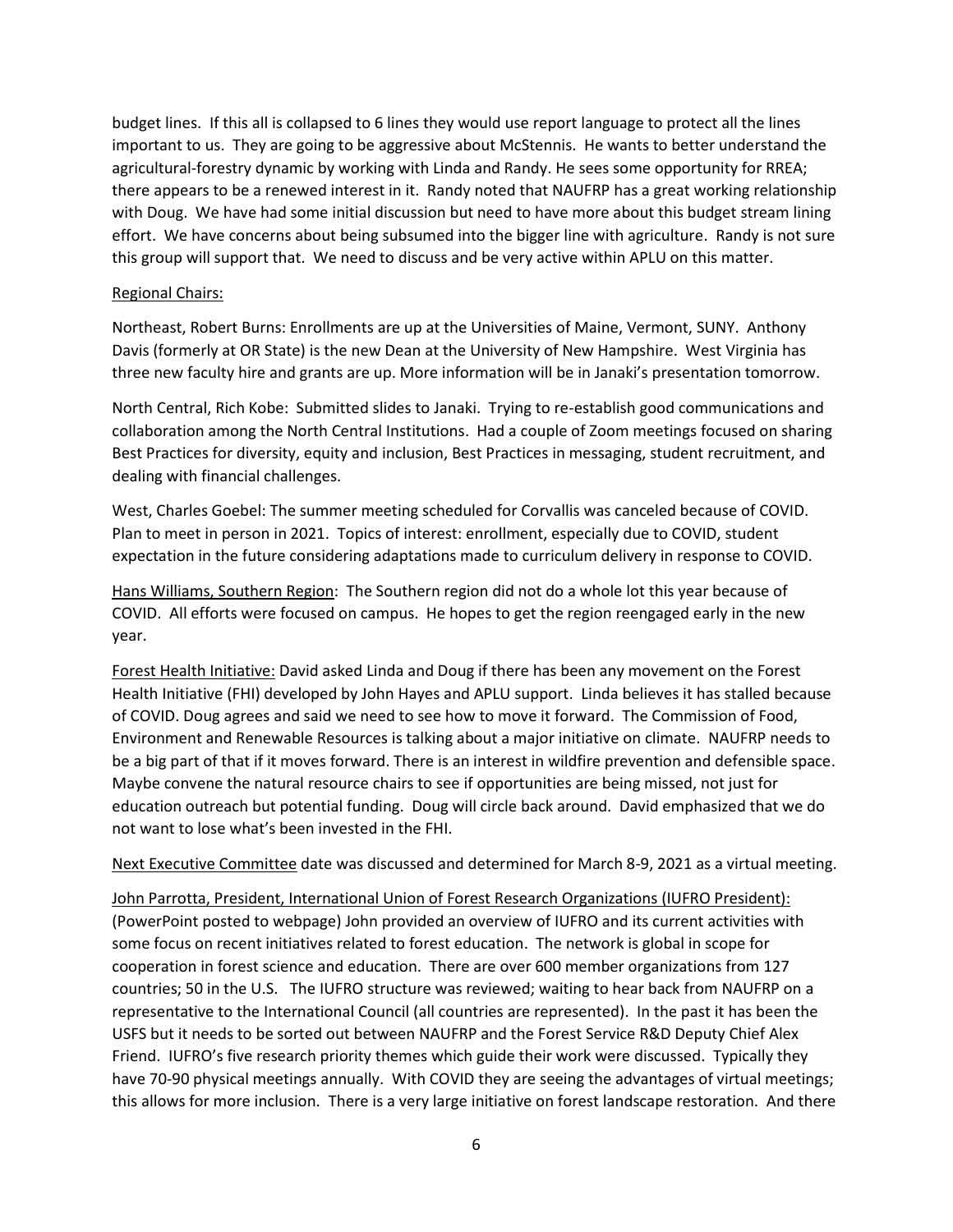is a research group that focuses on education. Two division coordinators are from U.S .universities: Don Hodges (Univ TN) and ?? IUFRO has a small headquarters in Vienna, Austria funded by the Austrian government. Most of the work is done by the coordinators. Two documents were circulated before this meeting: one on gender equality and other on Forest Education. Both are posted on the NAUFRP webpage under the International and Diversity Committees. There is a 'Green Jobs' project/program in collaboration with IFSA and EFI assessing how prepared recent graduate are to fulfil workplace requirements. And also new Global Forest Education Project which is a collaboration with FAO and ITTO (International Tropical Timber Organization). The objective of the latter is to overcome deficiencies in forestry education in many parts of the world. It is very broad in scope -- primary through tertiary and technical/vocational training. IUFRO's role is focused on universities. The expected output is creation of a global platform for forest education. This online platform will offer teaching materials, education and training courses and interactive chats with experts. John Parrotta would like to know how IUFRO can better serve NAUFRP needs and individual members and suggestions for how IUFRO can reach and appeal to our larger membership. He is surprised at the relative small proportion of NAUFRP's membership involved with IUFRO. Steve Shaler says currently the NAUFRP President and International Chair are the official U.S. representatives to IUFRO. At last March's meeting we discussed the history of that participation. Steve has talked to John about the FS R&D having one of those two seats. At some point it was thought the FS could not have a seat. Steve has been in communication with Alex Friend. If FS policy will allow it, it makes sense for them to have a representative given their size and NAUFRP have the other seat. John does not think there are any restrictions on FS. They have been a member for over 100 years and there is no problem with his serving as IUFRO President. David said from NAUFRP's perspective IUFRO representation is a responsibility of the International Chair. Katy wants this to be a future agenda item for discussion – why more U.S. colleges/departments are not IUFRO members and what are the barriers? Janaki asked about the on-line PhD and Masters courses that are to be offered on-line: are they to be for credit or offered as training courses? John said they will be at all levels ultimately but does not know the details or arrangements if they are to be for credit. Don Hodges said some of these courses will be aimed at younger faculty who typically do not have funds to travel. This is a big reason to have an institutional membership. They are doing this at Univ. TN and have already had a couple of young faculty become officers in IUFRO. There are increasing advantages to being a member. Katy notes another reason is the decline in foreign students and thinks this educational link could be valuable. John believes just being a part of a network like this enables greater contact with universities worldwide especially in recruiting graduate students.

## USDA National Institute for Food and Agriculture

Eric Norland, National Science Liaison: All hiring is taking place in Kansas City where they are preparing to move into the new building. About 35-40 employees remain in DC and are moving into the Whitten Bldg. Following Ali Mohamad's retirement in October, Tim Conner is the Acting Director, Institute of Biomass, Climate and Environment. Eric thinks/believes there is diminished capacity and interest in natural resources and the environment within the agency. When Eric's old position is filled there will be four NPLs in the Institute. Previously they had three division directors and 7-10 NPLs; they do plan to hire a soil scientist but that will be the extent of the institute. A person was hired for rangelands but placed in another institute. They do have a number of new program specialists with masters and PhDs so they do have some science capacity. Daniel is the new RREA program manager. Eric discussed his role as a national science liaison. Randy suggested that we work with Daniel and Eric to set up a Zoom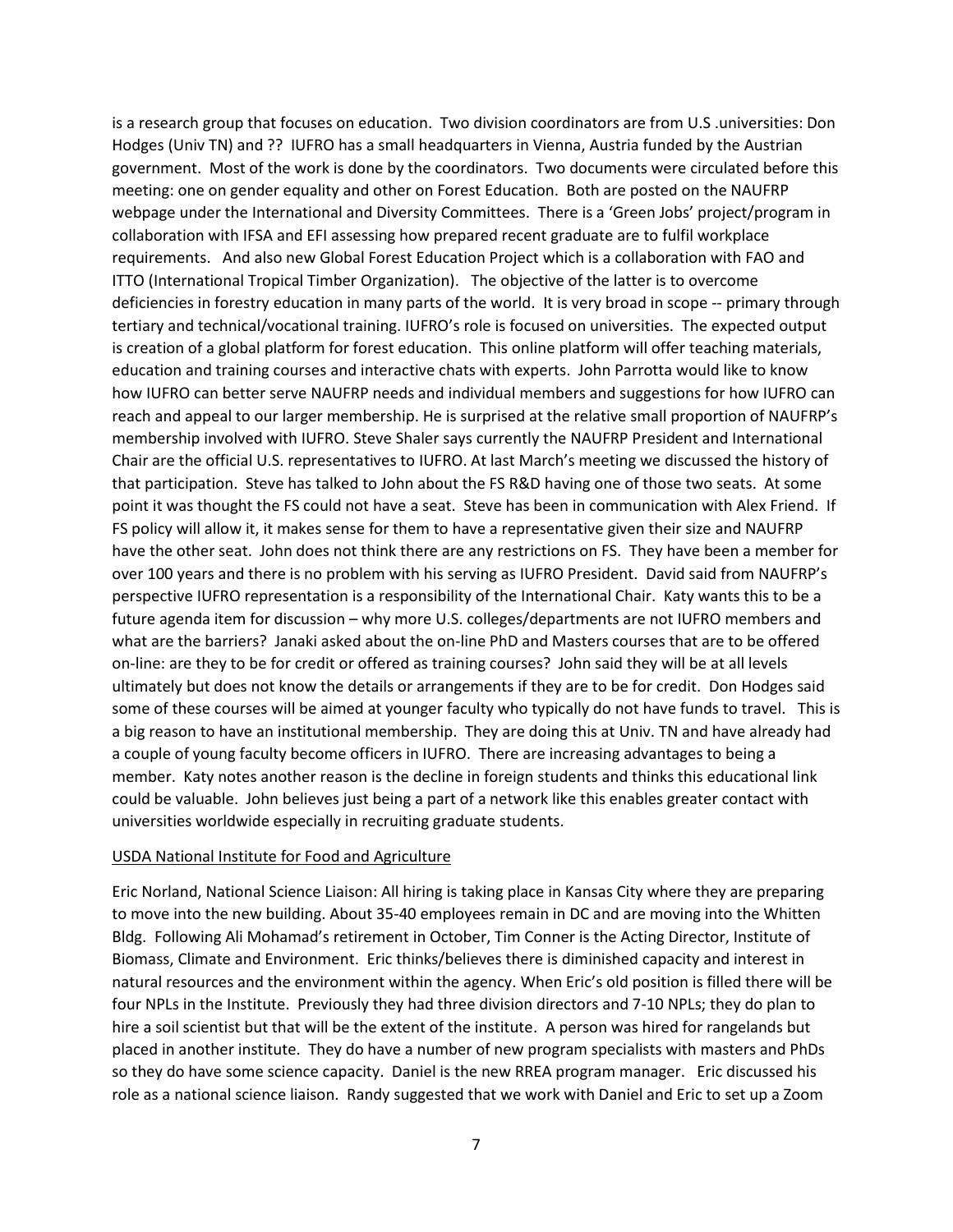meeting with the new people with Executive Committee representation so we can better understand NIFA's natural resource priorities and learn who the new folks are and get to know each other better; we need to evaluate the landscape as we move into a new presidential term. Eric is happy to facilitate this. David agrees; the Executive Committee makeup is changing and there is a need for other people to engage. We hope to have a new directory database of Reviewers in the new year.

Daniel Cassidy thanked all for taking care of the children (his) that are coming on campus in the COVID environment. He is currently teleworking from home in Virginia (vs KC). The McStennis reports are where they should be; the impact statements are so much better than outcomes. He would like to work with Bob Wagner to make his Purdue webpage a template for others. Daniel has taken on the RREA program in the last five months working with Rodney Strong. He is pushing within NIFA to look at the workforce development aspect of AFRI grants. Last March he committed to this group to look at AFRI grants to identify where forestry is. He is still working on this and will share. He is also working on small business and innovation research grants (forests and forest products) and has found it very interesting. They are different from AFRI and capacity grants but they have done very well for forestry. Eight grants have been funded and they cover innovative forest products issues. NAUFRP's Reviewer database is going to be so helpful; you are not going to get forestry proposals funded if you don't get a forester on the review board. It's that simple. Daniel is available for site visits. David asked if there are any plans for an ATR meeting? Daniel said that's been a stop and start thing; he is not sure who he is really reporting to (Tim is acting). Randy says this is another good reason to have a January meeting. Daniel thinks that is a great idea and is willing to host; he thinks an ATR meeting is not as desperately needed as it was a year or two ago. He has been able to connect with more ATRs and identify the problems that needed to be cleaned up but there still needs to be a meeting at some point. Randy agrees – a meeting to talk about Best Practices, draw downs, funding,… Adrian says that as a new institution it would be helpful for him and the other 1994. Daniel says if there are any problems at an institution let him know and he can try and push funds through as fast as possible.

## Society of American Foresters (SAF)

Tammy Cushing, SAF President: Tammy appreciates being invited and involved in this meeting. She wants to touch base on the matter discussed at last year's meeting regarding the integration of the Certified Forester (CF) Program. Some NAUFRP members were interested in it, others did not understand the need. A lot of information was gathered and it came back to the SAF Board. Ultimately they felt there were other ways to accomplish the same goal if the goal was to get more certified foresters or make the opportunity available. The Board tabled the idea recognizing if a university/institution is interested in strengthening its connection to the test or preparing students in a different way there are methods to that end. Tammy talked about the challenges to students in COVID world and the need for community; they will be doing some things at the virtual convention that emphasize community.

Terry Baker, SAF CEO: NAUFRP's March meeting was probably the last in person he was at in DC. To follow up more on CF program, they discussed with the staff and Board whether there are other things they can do to grow the CF program. If any school is interested they are happy to have that conversation. The Accreditation Standards Review group has started meeting and hoping to get a lot of work done and draft standards out early next year. Terry has had the opportunity to engage with various schools and some faculty. His last trip was to UGA in March. He is happy to guest lecture to